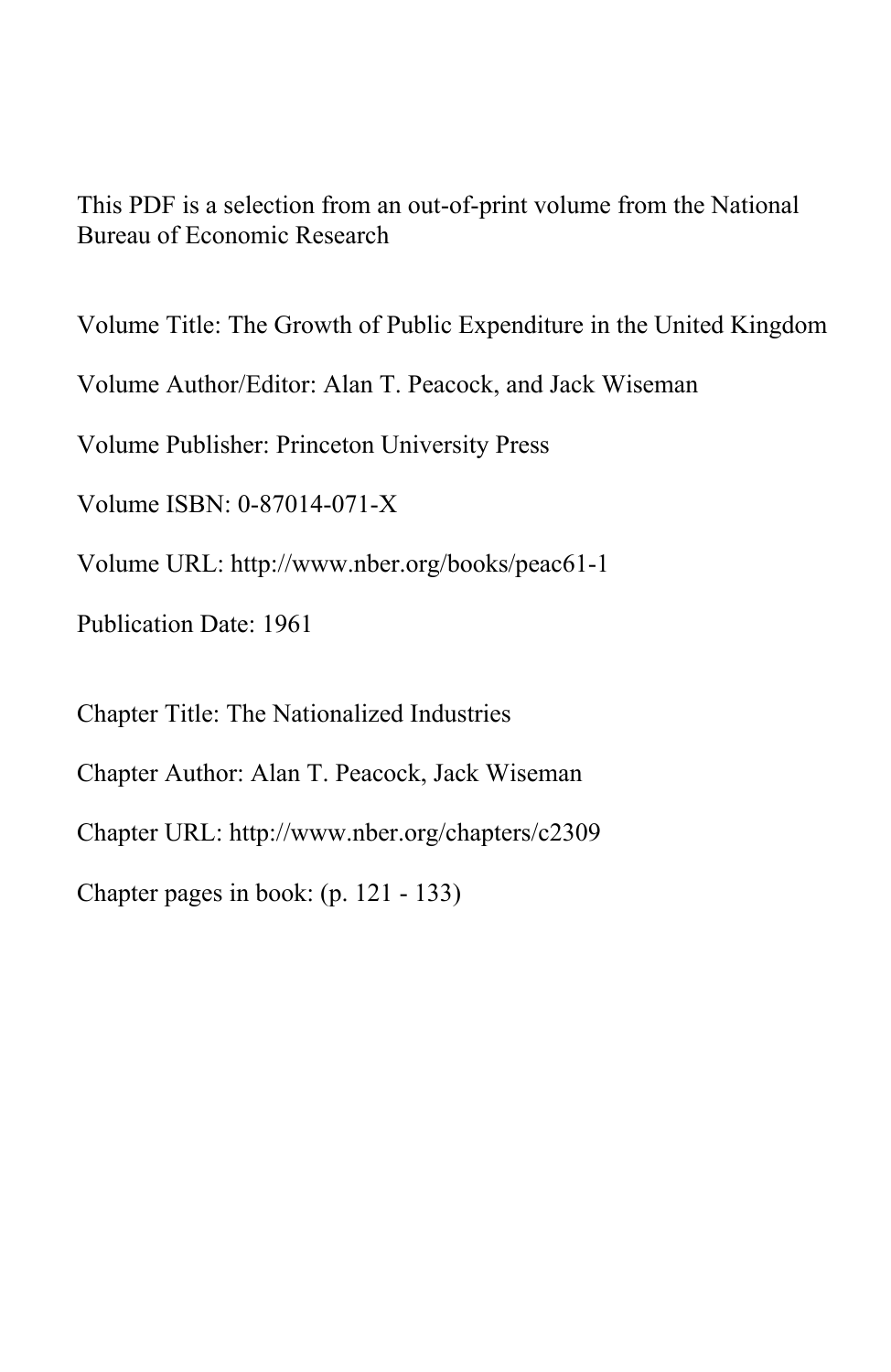# CHAPTER 7

# The Nationalized Industries

THE public corporations as a whole differ from other public collective services in important respects. They make charges for their services, related broadly to the costs of provision, and preserve other characteristics of private trading. Notably, they retain control over the use of their reserves and have usually the power to issue stock; they may even be subjected to profits taxes, or be required to pay local rates, or both. On the other hand, the nationalized industries differ from private enterprises in being subjected to certain general (and often extremely vague) directives, laid down in the individual nationalization Acts. One such directive is ubiquitous: that the industries shall perform their functions so as to "secure that the combined revenues. . . are not less than sufficient to meet their combined outgoings properly chargeable to revenue account taking one year with another."1 Most Acts also include a general exhortation to provide the services concerned "efficiently and cheaply," whatever that might mean. There is evidence that the enterprises have not always found these directives easy to fulfill or mutually compatible; the further general and vague requirement to act "in the public interest" has accordingly been used to interpret the other directives as the corporations might wish.2

It is not easy to provide statistics of nationalized industries' income and expenditure payments of a kind that will illuminate the evolution of these enterprises as a part of the public sector. There is, for example, no simple way to deal with the fact that some enterprises now nationalized were earlier in the hands of local authorities (and hence already in the public sector), while others were privately operated. The statistics we give are those directly available from official sources, and begin only in 1938. They nevertheless provide valuable information, since the post-1938 period is that of the great expansion of British public enterprise.

At first sight, it would appear that the nationalized industries cannot be fitted into our story of the operation of the displacement effect and the concentration process. This, indeed, was our own first impression. But even with inadequate statistical information it is still possible to see the traces of these effects in operation.

Our procedure is intended to show how this contention can be justified. This requires us to refer briefly to the history of nationalization and to

<sup>&#</sup>x27;The quotation is from Section 36 (1) of the Electricity Act, 1947. Similar phrases are to be found in other Acts. For a fuller discussion of the implications of these directives for price policy, see D. N. Chester, The Nationalized Industries: an Analysis of the Statutory Provisions, London, 1951, pp. 66—73.

<sup>2</sup> See, for example, the comments on this topic in the Annual Reports of the Raw Cotton Commission.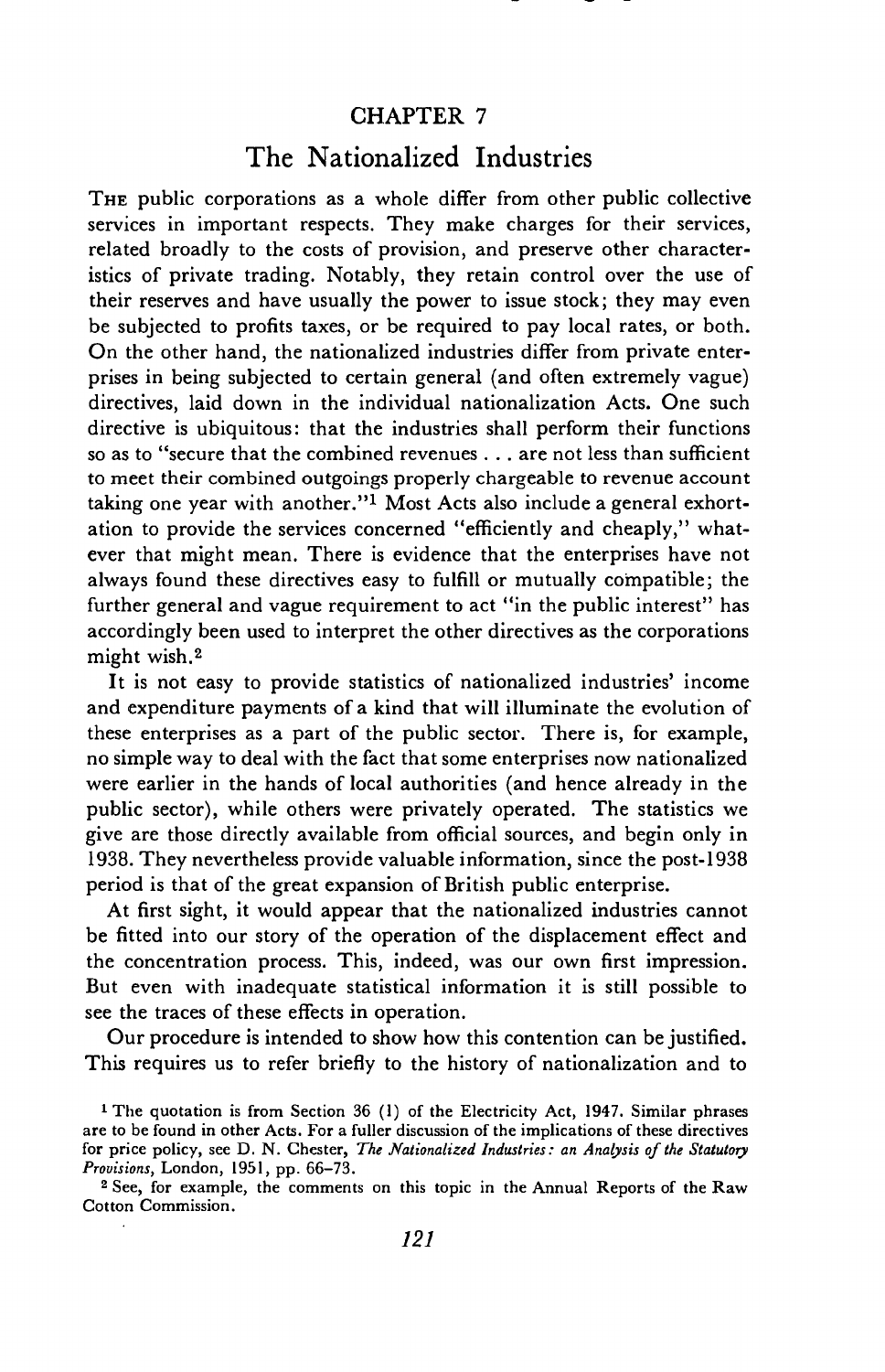# THE XATIOXALIZED IXDUSTRIES

define the scope of the nationalized industries for purposes of statistical comparison over time. We then present the statistics of the income and expenditure payments of public corporations in order to demonstrate their considerable growth since 1938. Finally, we examine the change in the size and composition of public enterprise in the light of our general thesis.

# Growth and Present Extent of Nationalized Industries

A study of this sort cannot embark upon a history of nationalization in Britain,<sup>3</sup> but a background knowledge will help to give us the necessary perspective in analyzing its development. For our purposes, what is most necessary is recognition of the fact that nationalization has a longer history than is generally realized. Not only are there examples of state enterprise before the period of our study, but there are also some important examples of industries that have been subject to close regulation by the state for a long time and have remained so up to the present, or have later been formally assimilated as part of the nationalized sector.

Although the General Post Office is not regarded as an independent public corporation in Britain (and hence is excluded from the statistics in this chapter), because of its financial dependence on the central government especially for its capital budget, it has been a government trading monopoly for 350 years. Its great period of development began with the introduction of the penny post by Rowland Hill in the 1930's, followed by the extension of its activities in the financial field through the money order system and savings bank facilities. Much later the Post Office became the organization responsible for the state monopoly of the telephone business. At the local government level, the public utility became the standard form of trading service in the nineteenth century, the most important examples being the provision of light and water. After World War I, there was close state control over railway rates and after the Great Depression a compulsory cartelization of the coal industry. These measures paved the way for further and more radical state intervention during and after World War II. The interwar period witnessed also the nationalizing of broadcasting and of overseas airways, these being less important in size but significant in character; they were both relatively new industries when taken into the public sector.

It is, however, true that the most important period of nationalization came after World War II with the assumption of public ownership of the Bank of England; coal, transport, electricity, and gas enterprises; and the temporary nationalization of iron and steel production during the last period of office of the Labour Government which ended in 1951.

<sup>&</sup>lt;sup>3</sup> For further information, see W. A. Robson, Nationalized Industry and Public Ownership, London, 1960, and R. Kelf-Cohen, Nationalization in Britain: the End of a Dogma, London, 1958.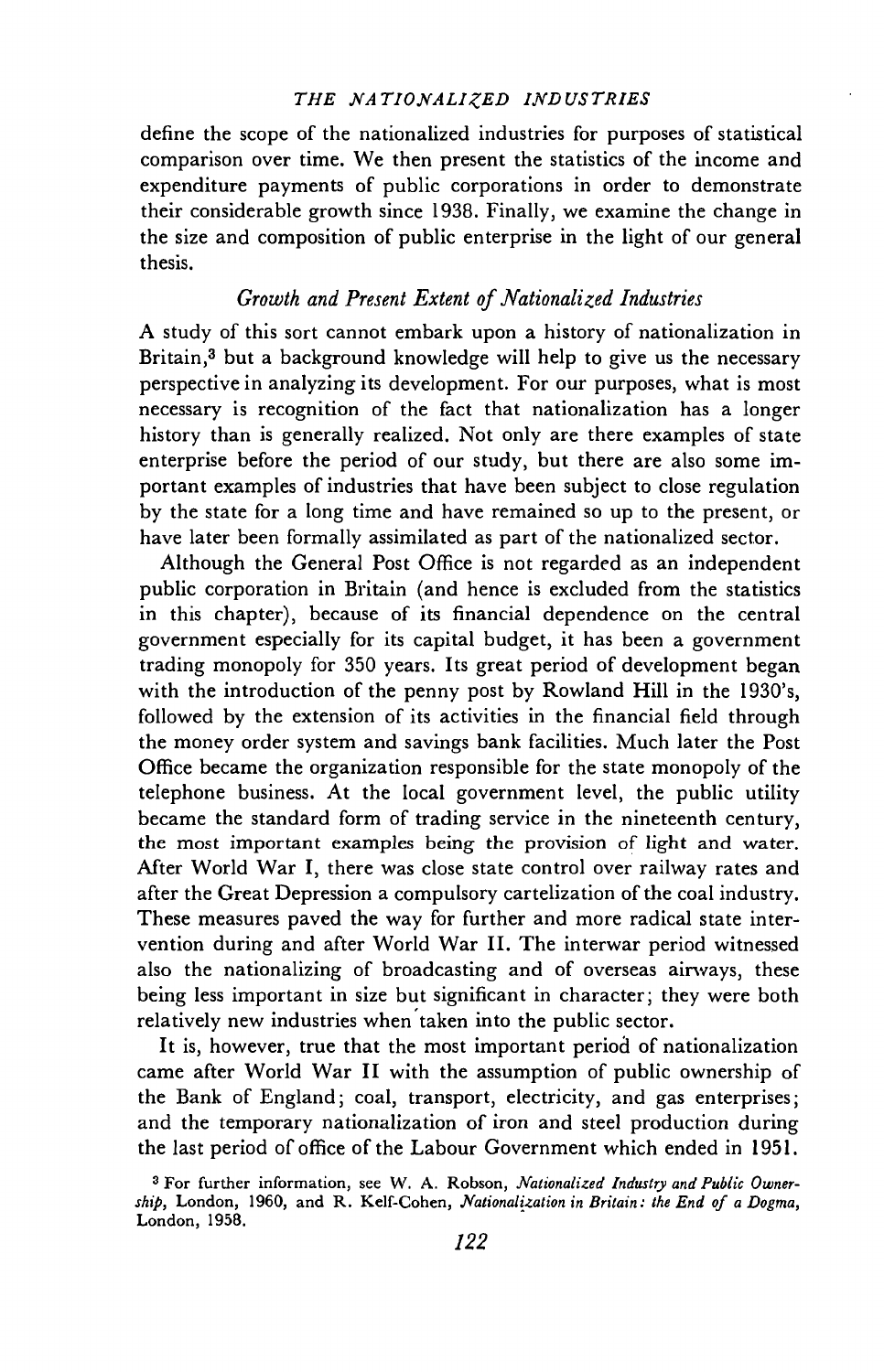The significance of this change is clearly reflected in the income and expenditure figures for the nationalized industries presented in the next section.

The nationalized industries, or, as we term them following official practice, the public corporations, are listed below. The list and the classification, used also in our subsequent statistical analysis, are taken from the relevant Blue Book of National Income and Expenditure.

Fuel and Power Industries National Coal Board Electricity authorities Central Electricity Board Electricity Board of Northern Ireland North of Scotland Hydro-Electric Board British Electricity Authority and Area electricity boards Gas Council and Area Gas Boards

Iron and Steel

Transport and Communications

Airways Corporations British Overseas Airways Corporation British South American Airways Corporation British European Airways British Transport Commission (covering railways and road services) Ulster Transport Authority Cable and Wireless, Ltd.4 National Dock Labour Board.

Housing and New Town Corporations

Raw Cotton Commission

Other Corporations5

The list brings out the great diversity of activity of public corporations which has resulted from piecemeal nationalization. Compare, for instance, the functions of the Raw Cotton Commission (broadly, those of a raw cotton merchant and speculative trader) and the functions of New Town Corporations responsible for the complete planning and development of new urban areas. It also suggests some of the problems created by nationalization measures of this kind, such as those arising from competition between the nationalized undertakings, especially the coal, gas, and electricity industries.

<sup>4</sup> The name is that of the company to whom the enterprise formerly belonged.

<sup>5</sup> This group does not include all other "trading" activities of public bodies. For example, the General Post Office and the National Health Service are not classified as public corporations.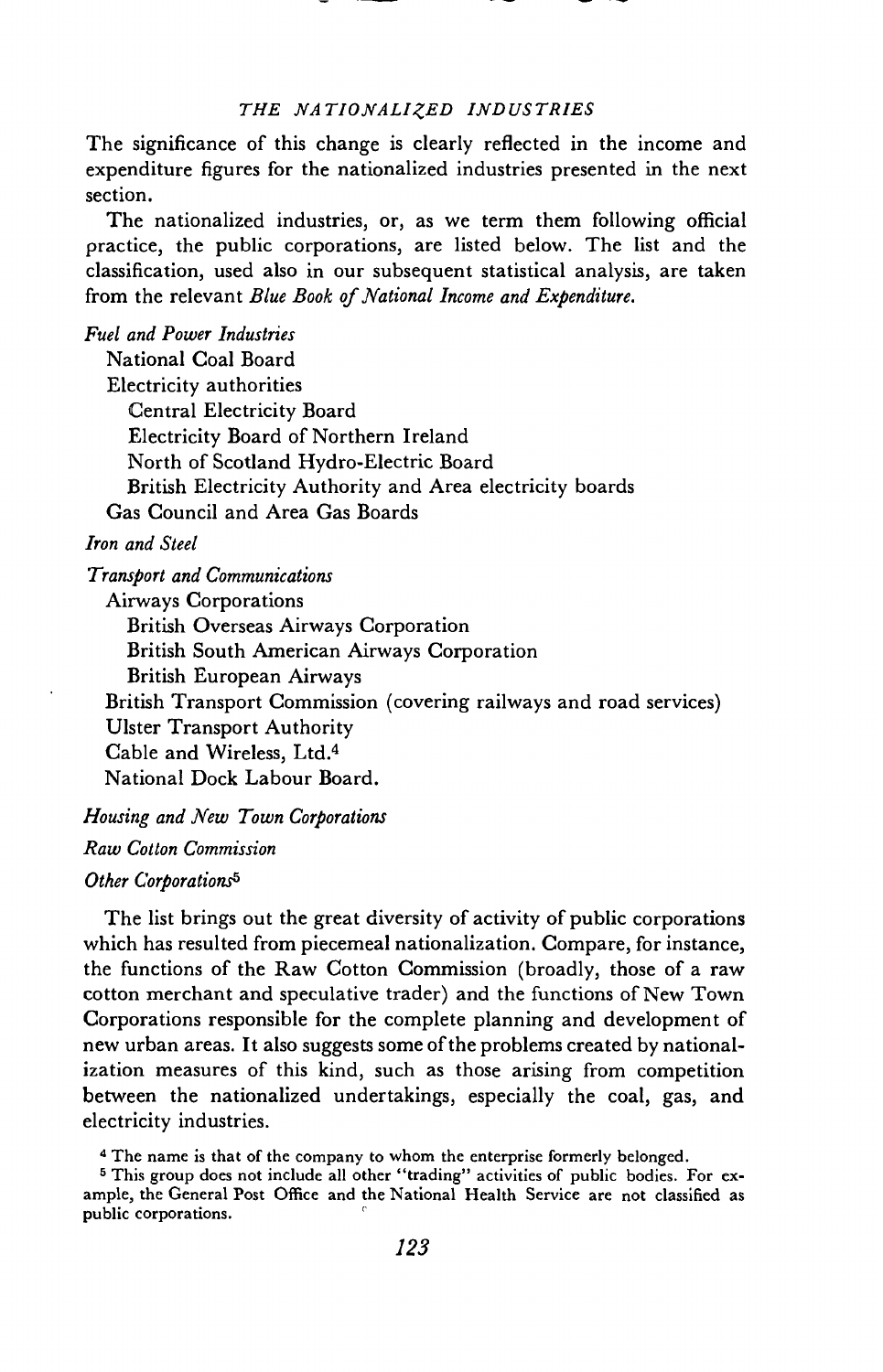## Income and Expenditure of Public Corporations, 1938—54

In social accounting terms, public corporations are normally treated as part of the enterprise sector so that payments for raw materials, and so on, represent intersector payments. Accordingly, since we are concerned with expenditure by national income categories (i.e., with resource use in the wide sense), the statistics we give do not comprehend all the expenditures of public corporations but deal only with expenditures that involve direct factor payments or payments for final output. The tables that follow therefore give details of income payments by public corporations; capital formation by public corporations as a group, both in absolute terms and as a proportion of total capital formation; and the breakdown of the same material by the industry groups set out in the classification above.

#### INCOME PAYMENTS

Table 17 gives details of the aggregate income payments of all public corporations. The table brings out the great increase in the incomes derived from the economic activities of such corporations as a consequence of the postwar nationalization measures, and also demonstrates the importance of such activities in the period since 1945. However, the increase in the share of total income payments deriving from public corporations from 0.5 per cent in 1938 to 10.9 per cent in 1955 does not represent a similar net enlargement of the public sector as a whole. The change reflected to an important extent a change in the form rather than the volume of public trading. For example, the nationalization of gas and electricity services increased the volume of public corporation activity, but it involved an important transfer of trading activities from the local authorities formerly responsible for the undertakings.6

Tables 17 and 187 together provide an interesting insight into the precise nature and effects of the postwar nationalization and denationalization measures. The statistics of most interest and importance are those concerned with incomes from employment. The nationalization program began in earnest in 1946, after the nationalization of the coal mines. Income from employment in public corporations as a percentage of total income from employment rose steadily until 1952; fuel and power, civil

<sup>6</sup> See Moses Abramovitz and Vera F. Eliasberg, The Growth of Public Employment in Great Britain, Princeton University Press for National Bureau of Economic Research, 1957.

The statistics in Table 18 were provided by the Central Statistical Office. They are not fully comparable with those in Table 17, derived from published sources. Table 17 includes amendments received up to March 1956, and the classification is different (notably in including trading services). There. are consequent differences in totals and minor discrepancies between the two tables.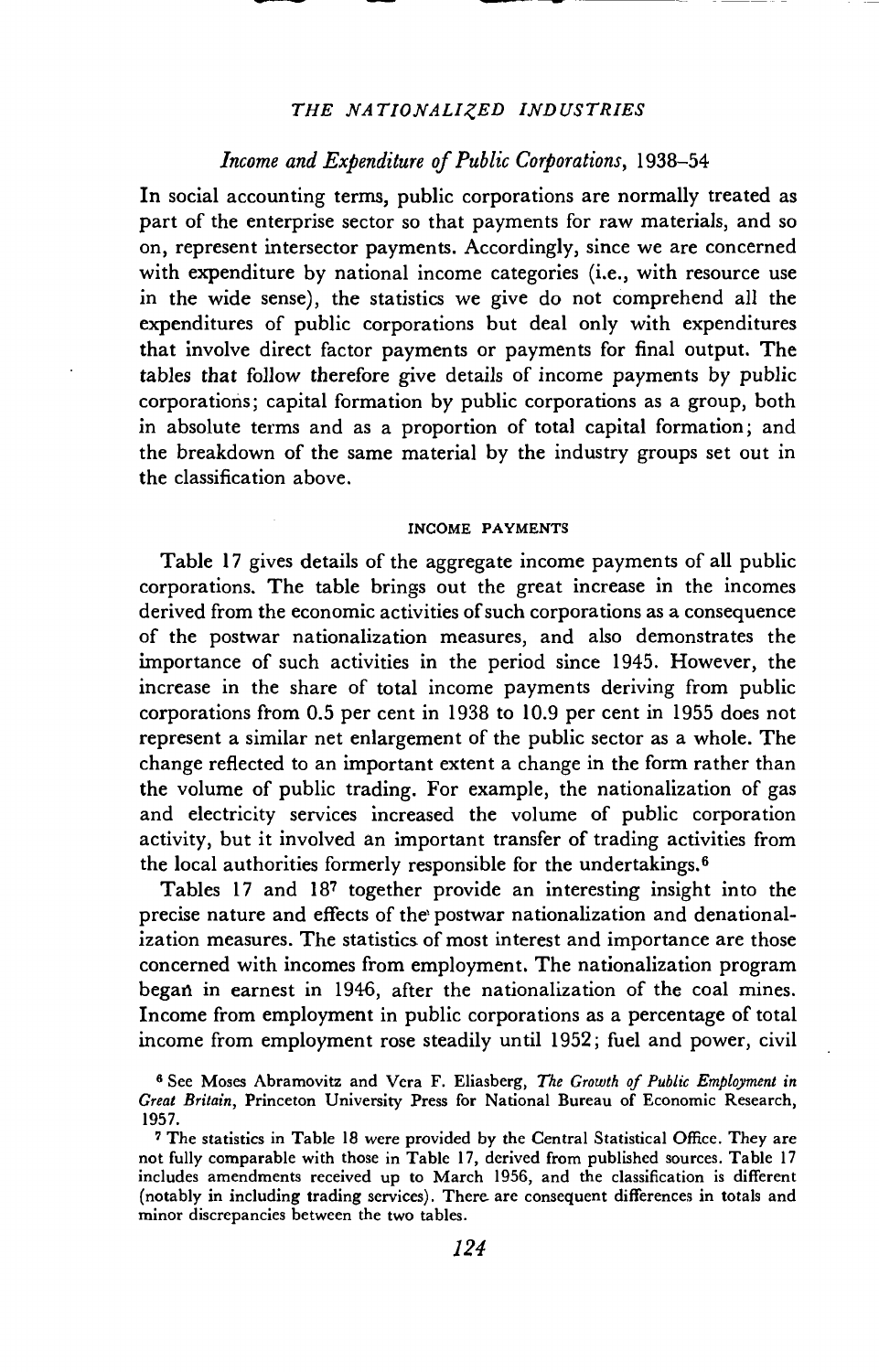#### TABLE 17

|                         |                              |      | National Income Category                |                                          |                             |
|-------------------------|------------------------------|------|-----------------------------------------|------------------------------------------|-----------------------------|
| Year                    | Income<br>from<br>Employment | Rent | Interest<br>and<br>Dividends<br>(gross) | Undistri-<br>buted<br>Profits<br>(gross) | Total<br>Income<br>Payments |
| 1938                    | 17.0                         |      | 9.0                                     | 4.0                                      | 30.0                        |
| % of total <sup>8</sup> | 0.5                          |      | 1.4                                     | 1.4                                      | 0.6                         |
| 1946                    | 42.0                         | 2.0  | 14.0                                    | 11.0                                     | 69.0                        |
| % of total              | 0.7                          |      | 2.1                                     | 1.9                                      | 0.8                         |
| 1948                    | 673.0                        | 6.0  | 80.0                                    | 59.0                                     | 818.0                       |
| % of total              | 10.0                         | 1.4  | 11.7                                    | 6.0                                      | 7.8                         |
| 1950                    | 803.0                        | 6,0  | 102.0                                   | 118.0                                    | 1,029.0                     |
| % of total              | 10.6                         | 1.2  | 13.5                                    | 8.7                                      | 8.6                         |
| 1952                    | 1,139.0                      | 6.0  | 159.0                                   | 143.0                                    | 1,447.0                     |
| % of total              | 12.5                         | 1,1  | 18.5                                    | 13.7                                     | 10.5                        |
| 1954                    | 1,204.0                      | 5.0  | 170.0                                   | 221.0                                    | 1,600.0                     |
| $%$ of total            | 11.7                         | 0.7  | 16.0                                    | 14.4                                     | 10.2                        |
| 1955                    | 1,220.0                      | 5.0  | 164.0                                   | 187.0                                    | 1,576.0                     |
| $%$ of total            | 10.9                         | 0.7  | 14.1                                    | 11.3                                     | 9.4                         |

### INCOME PAYMENTS OF PUBLIC CORPORATIONS, SELECTED YEARS, 1938—55 (amounts in millions of pounds)

a Percentage of total domestic income of the same type before providing for depreciation and stock appreciation.

#### TABLE <sup>18</sup>

#### INCOME PAYMENTS OF PUBLIC CORPORATIONS BY INDUSTRY GROUPS, BY NATIONAL INCOME CATEGORY, 1948-54 (millions of pounds)

|      | INCOME PAYMENTS OF PUBLIC CORPORATIONS BY INDUSTRY GROUPS, |                      | BY NATIONAL INCOME CATEGORY, 1948-54<br>(millions of pounds) |                         |                                    |                            |       |
|------|------------------------------------------------------------|----------------------|--------------------------------------------------------------|-------------------------|------------------------------------|----------------------------|-------|
| Year | Fuel<br>and<br>Power                                       | Iron<br>and<br>Steel | <b>Transport Housing</b><br>and<br>Communi- New<br>cations   | and<br>Towns            | Raw<br>Cotton<br>$Com-$<br>mission | Other<br>Corpo-<br>rations | Total |
|      |                                                            | <b>INCOME</b>        |                                                              | FROM EMPLOYMENT         |                                    |                            |       |
| 1948 | 366                                                        |                      | 300                                                          |                         |                                    | 6                          | 672   |
| 1949 | 426                                                        |                      | 328                                                          |                         |                                    | 9                          | 763   |
| 1950 | 452                                                        |                      | 335                                                          |                         |                                    | 14                         | 802   |
| 1951 | 511                                                        | 114                  | 378                                                          | 2                       |                                    | 13                         | 1,018 |
| 1952 | 581                                                        | 139                  | 402                                                          | 3                       |                                    | 13                         | 1,138 |
| 1953 | 605                                                        | 151                  | 415                                                          | $\overline{\mathbf{2}}$ |                                    | 15                         | 1,188 |
| 1954 | 638                                                        | 114                  | 432                                                          | 3                       |                                    | 16                         | 1,203 |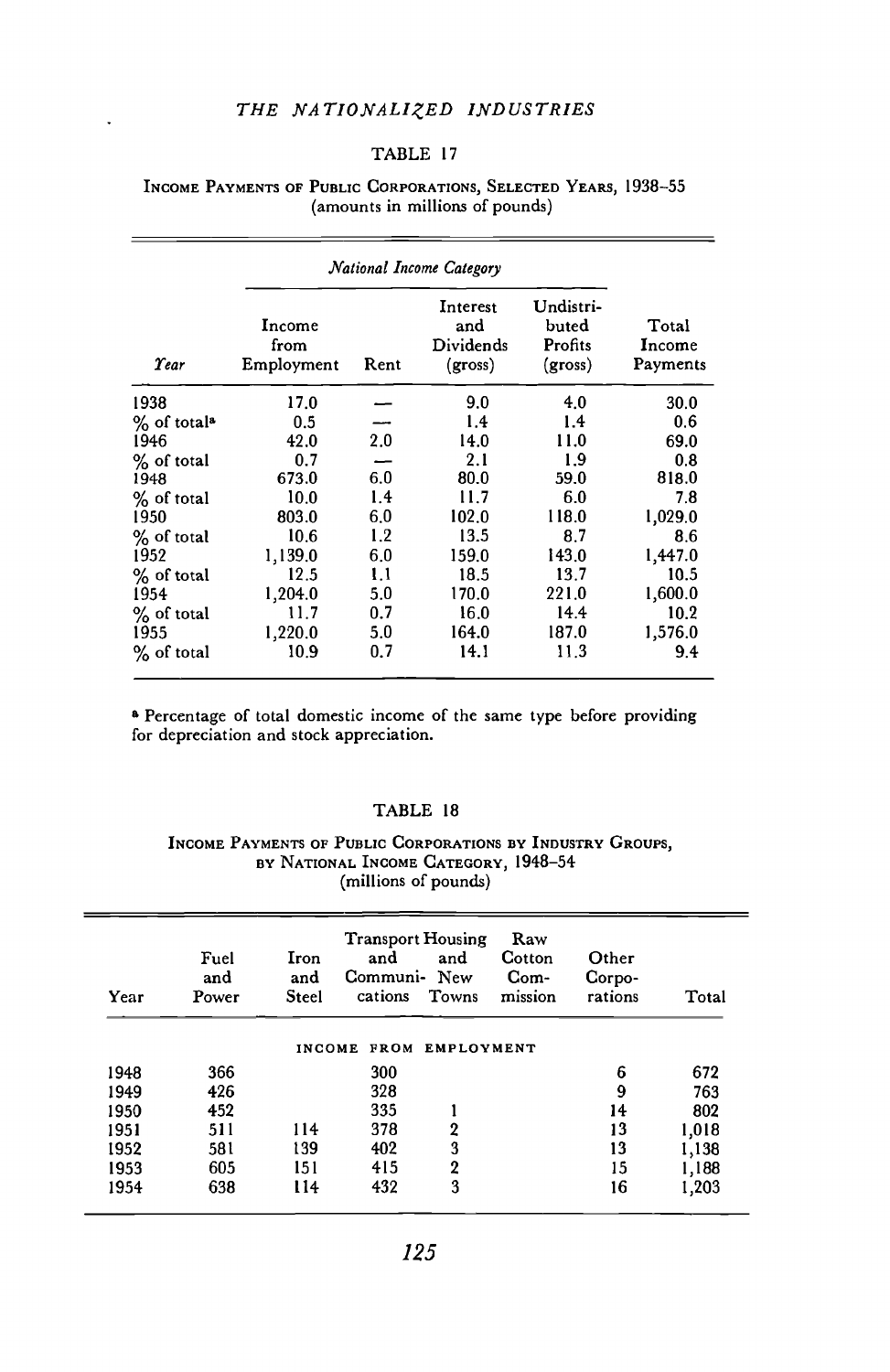| Year | Fuel<br>and<br>Power    | Iron<br>and<br>Steel | <b>Transport Housing</b><br>and<br>Communi- New<br>cations | and<br>Towns            | Raw<br>Cotton<br>Com-<br>mission | Other<br>Corpo-<br>rations | Total |
|------|-------------------------|----------------------|------------------------------------------------------------|-------------------------|----------------------------------|----------------------------|-------|
|      |                         |                      | PURCHASES <sup>a</sup>                                     |                         |                                  |                            |       |
| 1948 | 203                     |                      | 220                                                        | 1                       | 106                              | 10                         | 540   |
| 1949 | 306                     |                      | 227                                                        |                         | 114                              | 10                         | 657   |
| 1950 | 377                     |                      | 245                                                        | 1                       | 133                              | 10                         | 766   |
| 1951 | 436                     | 262                  | 249                                                        | $\overline{\mathbf{2}}$ | 199                              | 13                         | 1,161 |
| 1952 | 504                     | 400                  | 280                                                        | $\overline{\mathbf{2}}$ | 149                              | 6                          | 1,341 |
| 1953 | 549                     | 452                  | 296                                                        | 3                       | 89                               | $12\,$                     | 1,401 |
| 1954 | 606                     | 363                  | 281                                                        | 3                       | 64                               | 13                         | 1,330 |
|      |                         |                      | <b>RENT</b>                                                |                         |                                  |                            |       |
| 1948 | 1                       |                      | 1                                                          |                         | 1                                | 3                          | 6     |
| 1949 | 1                       |                      | ı                                                          |                         | $\mathbf{I}$                     | 3                          | 6     |
| 1950 | $\mathbf{I}$            |                      | $\mathbf{I}$                                               |                         | $\mathbf{1}$                     | 3                          | 6     |
| 1951 | $\mathbf{I}$            |                      | $\overline{\mathbf{2}}$                                    |                         | $\mathbf{1}$                     | $\overline{\mathbf{2}}$    | 6     |
| 1952 | 2                       |                      | $\mathbf{I}$                                               |                         | ı                                | $\bf 2$                    | 6     |
| 1953 | $\overline{\mathbf{2}}$ |                      | $\overline{\mathbf{2}}$                                    |                         | 1                                | $\overline{\mathbf{2}}$    | 6     |
| 1954 | 3                       |                      | $\overline{2}$                                             |                         |                                  | $\mathbf{1}$               | 6     |
|      |                         |                      | TAXES ON EXPENDITURE                                       |                         |                                  |                            |       |
| 1948 | 12                      |                      | 6                                                          |                         |                                  |                            | 18.   |
| 1949 | 17                      |                      | 7                                                          |                         |                                  |                            | 24    |
| 1950 | 18                      |                      | 8                                                          |                         |                                  |                            | 26    |
| 1951 | 20                      |                      | 8                                                          |                         |                                  |                            | 28    |
| 1952 | 21                      | $\mathbf{I}$         | 8                                                          |                         |                                  | 1                          | 31    |
| 1953 | 22                      | $\mathbf{1}$         | 8                                                          | 1                       |                                  |                            | 32    |
| 1954 | 25                      |                      | 9                                                          |                         |                                  |                            | 34    |
| 1948 | 73                      |                      | TRADING SURPLUS<br>37                                      |                         |                                  | 5                          | 115   |
| 1949 | 112                     |                      | 36                                                         |                         | 3                                | $\overline{\mathbf{3}}$    | 154   |
| 1950 | 128                     |                      | 54                                                         |                         | 15                               | - 3                        | 194   |
| 1951 | 125                     | 65                   | 69                                                         | 1                       | $-2$                             | $-2$                       | 256   |
| 1952 | 138                     | 92                   | 62                                                         | 1                       | $-23$                            | 3                          | 273   |
| 1953 | 177                     | 85                   | 69                                                         |                         | $-9$                             | $-5$                       | 317   |
| 1954 | 190                     | 74                   | 85                                                         | 1                       | 3                                | $-1$                       | 352   |
|      |                         |                      | TOTAL                                                      |                         |                                  |                            |       |
| 1948 | 655                     |                      | 564                                                        | 1                       | 107                              | 24                         | 1,351 |
| 1949 | 862                     |                      | 599                                                        |                         | 118                              | 25                         | 1,604 |
| 1950 | 976                     |                      | 643                                                        | $\boldsymbol{2}$        | 149                              | 24                         | 1,794 |
| 1951 | 1,093                   | 441                  | 706                                                        | 5                       | 198                              | 26                         | 2,469 |
| 1952 | 1,246                   | 632                  | 753                                                        | 6                       | 127                              | 25                         | 2,789 |
| 1953 | 1,355                   | 689                  | 790                                                        | 6<br>7                  | 80                               | 24                         | 2,944 |
| 1954 | 1,562                   | 551                  | 809                                                        |                         | 67                               | 29                         | 2,925 |

# TABLE 18 (concluded)

<sup>a</sup> Adjusted for stock changes.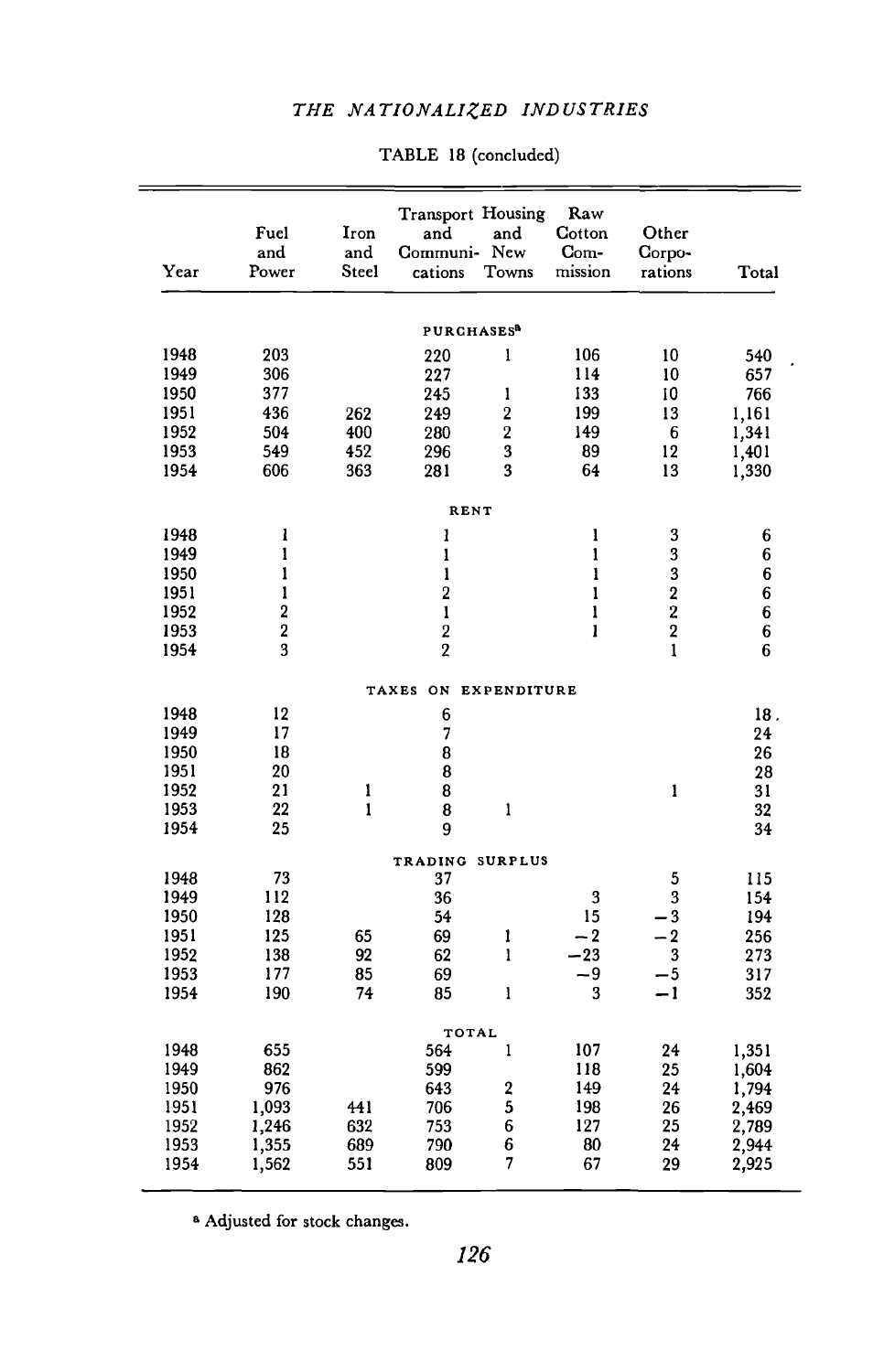aviation, transport, and iron and steel changed ownership in the period. Between 1952 and 1954, steel and road-haulage industries were denationalized, and as a result incomes from employment by public corporations fell from 12.5 per cent to 11.7 per cent of all such incomes (Table 17). In contrast, income from employment derived from all central and local government activity, excluding public corporations, was approximately 10 per cent of all income from employment in the postwar years. Thus, from 1950 to 1954, public corporations provided a larger percentage of total income than all other government activity did. Twelve years earlier, in 1938, the proportion of total income provided by these corporations had been negligible (less than I per cent of the total). The growth is of course due to the character of the industries in the postwar nationalizations. Coal and transport, for example, though not necessarily prosperous when outside the public sector, had long been very large employers of labor.

Tables 17 and 18 also show an increase in the importance of income payments by public corporations for services other than employment. The underlying reason is, of course, the growth in the size and importance of the public enterprise sector; but the statistics also reflect both the actual conditions of nationalization and a diversity of trading experience from one industry to another. Thus the interest and dividends figures are aggregations of interest paid on borrowing by the individual corporations and of dividends on the securities issued by corporations (e.g., the electricity authorities) under the statutory powers conferred by the nationalization Acts. The profits figures for individual years are an amalgam of profits in some enterprises and losses in others, the outcome being affected by the changing composition of the public enterprise sector and by fluctuations in the fortunes of some of the corporations such as the National Coal Board and (on a smaller scale) the Raw Cotton Commission.

# CAPITAL FORMATION

Fixed domestic capital formation of public corporations has grown enormously in importance, both in absolute terms and as a component of total capital formation by the public sector, as demonstrated in Table 19. Once more, the great absolute increase occurred after 1946; investment rose from  $\mathcal{L}$ 16 million in that year to  $\mathcal{L}$ 180 million in 1948. This is to be expected; in any advanced country, the great public utilities (railroads, electric light and power, gas, water, etc.) account for a large fraction of total invested capital, even by comparison with heavy manufacturing industries such as iron and steel.8 The postwar nationalizations included enterprises of just that type. It is also noteworthy that the

<sup>8</sup> See Lawrence H. Seltzer, "The Mobility of Capital," Quarterly Journal of Economics, May 1932.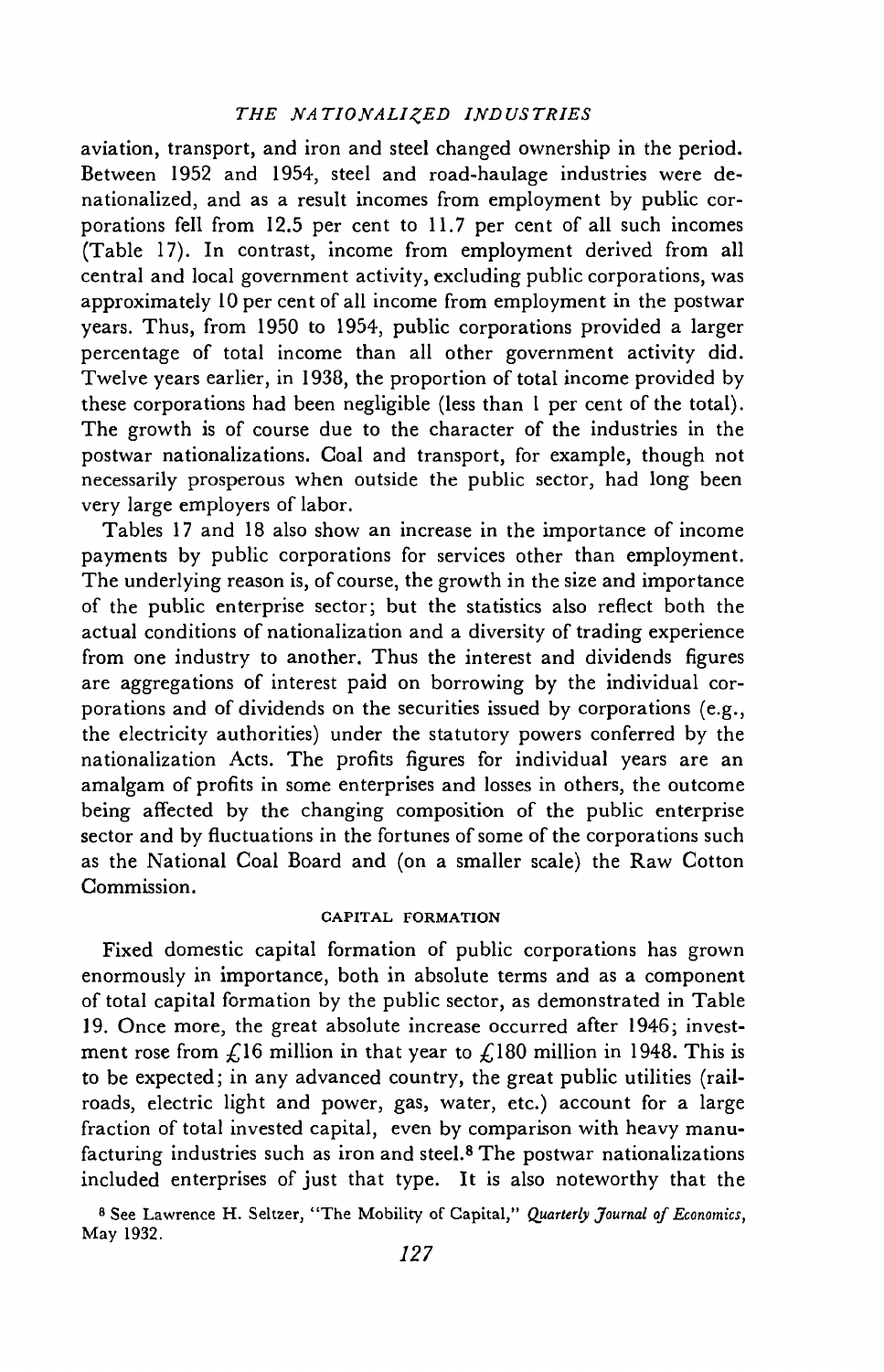## TABLE 19

|      |                             | <b>Public Sector</b> | GROSS FIXED CAPITAL FORMATION |       |                                 |                                                                           |
|------|-----------------------------|----------------------|-------------------------------|-------|---------------------------------|---------------------------------------------------------------------------|
|      | Public<br>Corpora-<br>tions | Govern-<br>ment      | Total                         | Total | Public<br>Sector as<br>of Total | Public<br>Corporations<br>Percentage as Percentage<br>of Public<br>Sector |
| 1938 | 10                          | 173                  | 183                           | 656   | 27.9                            | 5,5                                                                       |
| 1946 | 16                          | 259                  | 275                           | 925   | 29.7                            | 5.8                                                                       |
| 1948 | 180                         | 491                  | 671                           | 1,435 | 46.8                            | 26.8                                                                      |
| 1950 | 288                         | 531                  | 819                           | 1.700 | 48.2                            | 35.2                                                                      |
| 1952 | 409                         | 755                  | 1,164                         | 2.108 | 55.2                            | 35.1                                                                      |
| 1954 | 537                         | 762                  | 1,299                         | 2,549 | 51.0                            | 41.3                                                                      |
| 1955 | 575                         | 725                  | 1,300                         | 2,865 | 45.4                            | 44.2                                                                      |

#### GROSS DOMESTIC FIXED CAPITAL FORMATION OF PUBLIC CORPORATIONS SELECTED YEARS, 1938—55 (amounts in millions of pounds)

increase continued after 1948, despite the denationalizations referred to earlier. The share of the public sector as a whole in total gross capital formation fell from 55.2 per cent to 51.0 per cent between 1952 and 1954, but that was the consequence of the slower rate of increase of other public sector investment, which was  $f$ , 7 million higher in 1954 than in 1952, rather than of changes in the public corporations group, whose gross investment rose to  $f<sub>1</sub>128$  million over the same period.

The table also shows the extent to which public corporation investment has come to be the major component of gross fixed investment by the public sector by the end of our period. Less than 6 per cent of public sector investment in 1938 and in 1946 was made by public corporations; in 1954 they were responsible for more than 40 per cent of the total.

Table 20 breaks down capital formation (including changes in the value of stocks) by industry groups. The rise in the proportion of gross domestic capital formation originating in the public corporations to around one-fifth of all gross domestic capital formation since 1949 is shown to be due primarily to investment by the fuel and power group. Investment in fuel and power rose almost continuously during the postwar period and in 1953 still constituted much more than one-half of all domestic fixed capital formation by public corporations, despite an increase in investment by the other groups. Up to 1954, investment by the other three important groups (iron and steel while nationalized, transport, and housing), though significant in total amount, had always been smaller in total volume than investment in fuel and power alone.

The sources of funds for financing investment by public corporations can be seen from Tables 21 and 22. The items need some explanation,.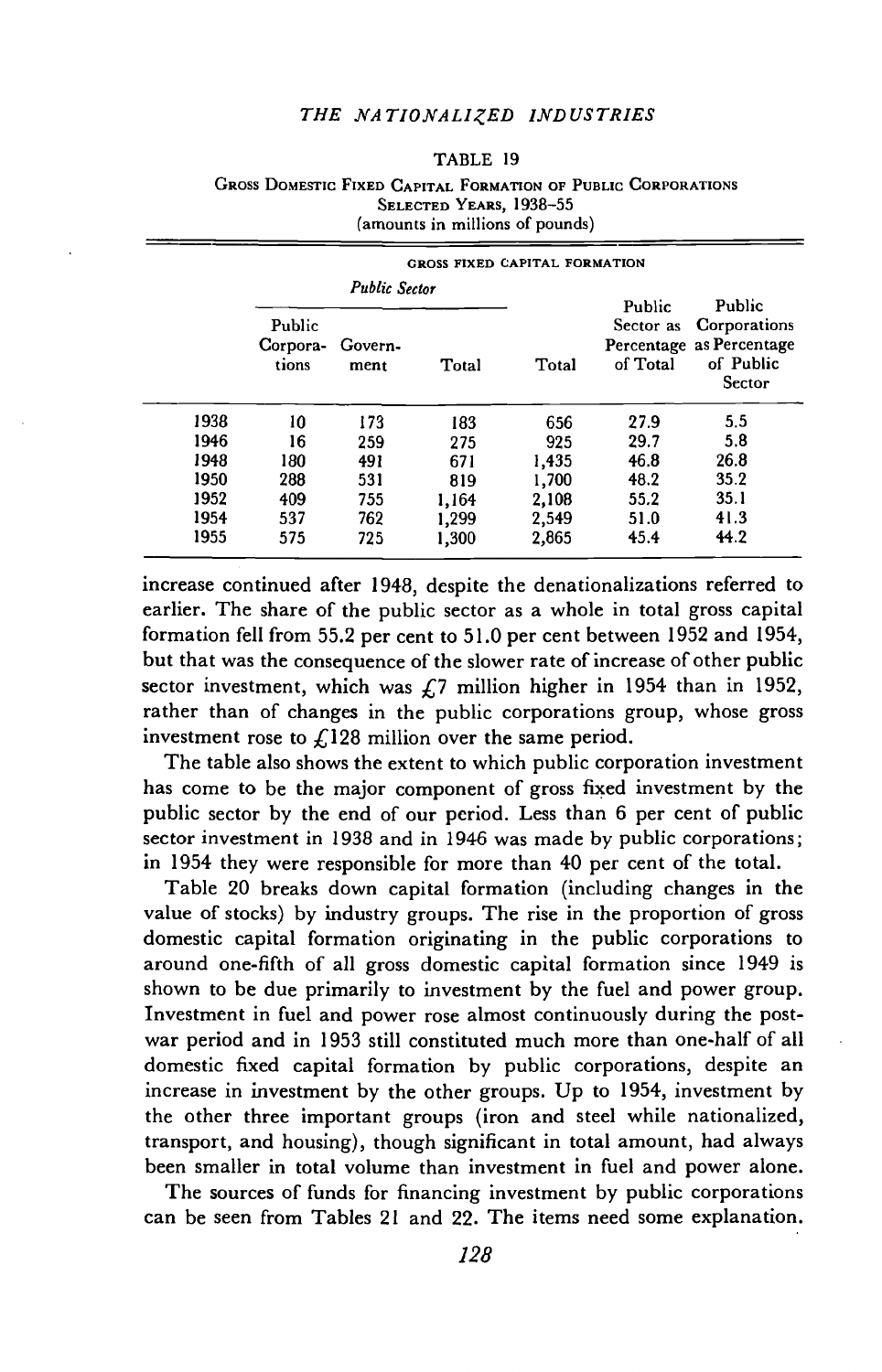### TABLE 20

#### GRoss DOMESTIC CAPITAL FORMATION OF PUBLIC CORPORATIONS, BY INDUSTRY CLASSIFICATION, SELECTED YEARS, 1938-54 (millions of pounds)

|      | Fuel<br>and<br>Power | Iron<br>and<br>Steel | Transport<br>and<br>Communi- and New Commis-<br>cations | Housing<br>Towns | Raw<br>Cotton<br>sion | Other<br>Corpo-<br>rations | Total           | Percentage<br>of Gross<br>Domestic<br>Capital<br>Forma-<br>tion |
|------|----------------------|----------------------|---------------------------------------------------------|------------------|-----------------------|----------------------------|-----------------|-----------------------------------------------------------------|
| 1938 |                      |                      |                                                         |                  |                       |                            | 10 <sup>a</sup> | 1.5                                                             |
| 1948 | 126                  |                      | 65                                                      | 10               | 10                    |                            | 212             | 13.2                                                            |
| 1949 | 193                  |                      | 76                                                      | 13               | 13                    | 2                          | 297             | 18.0                                                            |
| 1950 | 194                  |                      | 74                                                      | 14               | 18                    | $\overline{2}$             | 302             | 20.3                                                            |
| 1951 | 253                  | 52                   | 85                                                      | 22               | 29                    | 2                          | 443             | 17.9                                                            |
| 1952 | 299                  | 83                   | 84                                                      | 34               | $-48$                 | $\overline{2}$             | 454             | 21.0                                                            |
| 1953 | 280                  | 59                   | 81                                                      | 58               | $-34$                 | 3                          | 447             | 18.1                                                            |
| 1954 | 343                  | 34                   | 80                                                      | 55               | $-29$                 | 3                          | 486             | 15.4                                                            |
|      |                      |                      |                                                         |                  |                       |                            |                 |                                                                 |

a Almost entirely capital formation by London Passenger Transport Board.

#### TABLE 21

| FINANCING OF PUBLIC CORPORATION INVESTMENT, SELECTED YEARS, 1948-55 | (millions of pounds) |       |      |       |       |        |
|---------------------------------------------------------------------|----------------------|-------|------|-------|-------|--------|
|                                                                     | 1948                 | 1950  | 1952 | 1953  | 1954  | 1955   |
| Undistributed income <sup>a</sup>                                   | 59                   | 118   | 143  | 175   | 221   | 187    |
| Capital transfers <sup>b</sup>                                      | 4                    | 3     | 5    | 6     | 6     | 12     |
| Loans from central government <sup>e</sup>                          | 63                   | 29    | 73   | 39    | 100   | 142    |
| Stock issued less stock redeemed<br>Additions to tax and interest   | 109                  | 163   | 228  | 219   | 205   | 371    |
| reserves <sup>d</sup>                                               | $-23$                | $-11$ | 5    | 8     | $-46$ | $-126$ |
| Total                                                               | 212                  | 302   | 454  | 447   | 486   | 586    |
| Gross domestic capital formation                                    |                      |       |      |       |       |        |
| Fixed capital formation<br>Increase in value of stocks and          | 180                  | 288   | 409  | 478   | 537   | 575    |
| work in progress                                                    | 32                   | 14    | 45   | $-31$ | $-51$ | 11     |
| Total                                                               | 212                  | 302   | 454  | 447   | 486   | 586    |

a Before providing for depreciation and stock appreciation.

<sup>b</sup> Net receipts.

c Net.

<sup>d</sup> Less net acquisition of other financial assets and net investment abroad.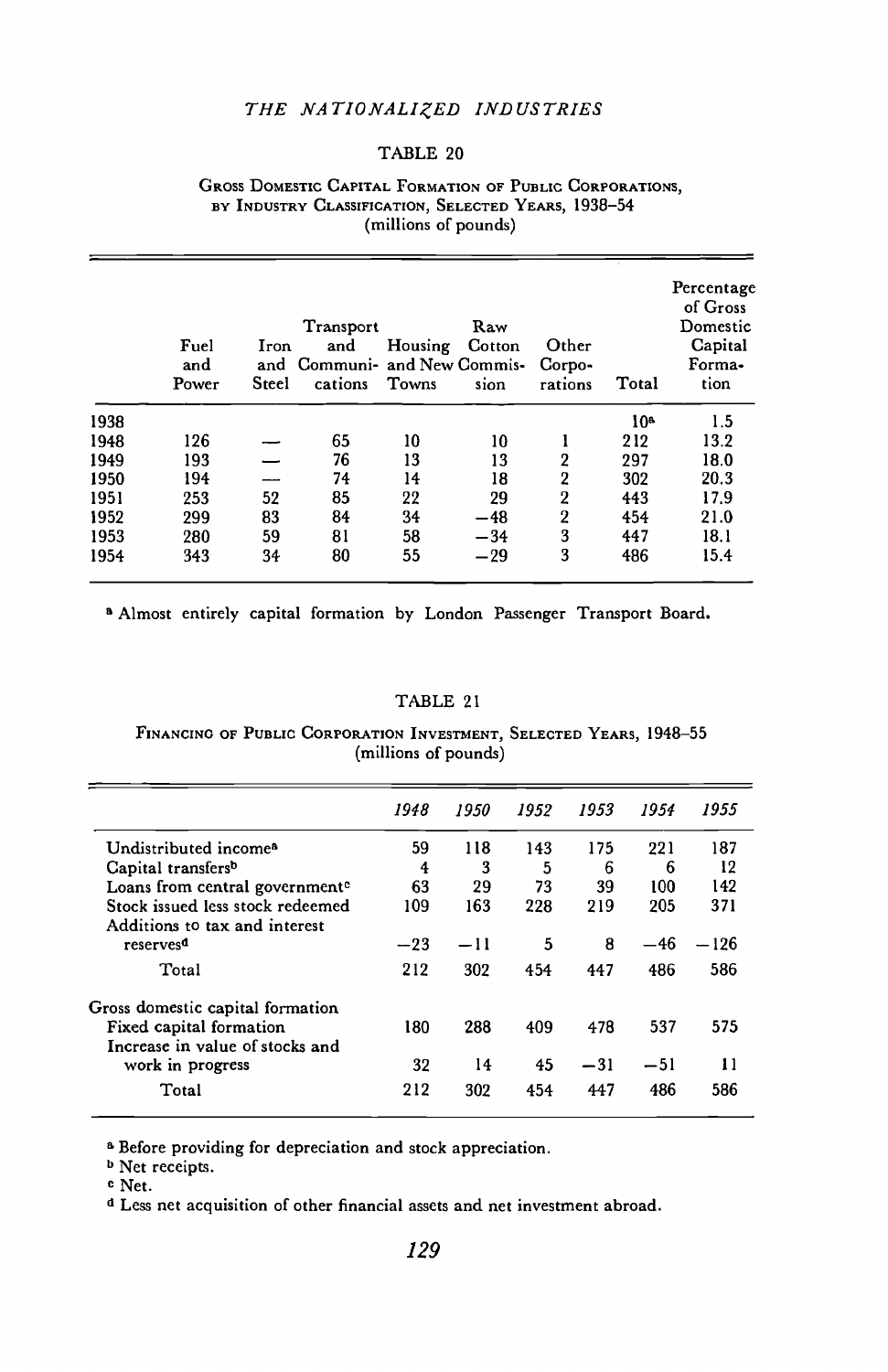| OF PUBLIC CORPORATION INVESTMENT, BY MAJOR INDUSTRY GROUP,<br>SELECTED YEARS, 1948-54<br>millions of pounds' |
|--------------------------------------------------------------------------------------------------------------|
|--------------------------------------------------------------------------------------------------------------|

|                                                                                                                                                       |                                      |                             | FINANCING OF PUBLIC CORPORATION INVESTMENT, BY MAJOR INDUSTRY GROUP,<br>SELECTED YEARS, 1948-54<br>(millions of pounds)<br>TABLE 22 |                                                      |                                 |                                                                  |                                    |                                                |
|-------------------------------------------------------------------------------------------------------------------------------------------------------|--------------------------------------|-----------------------------|-------------------------------------------------------------------------------------------------------------------------------------|------------------------------------------------------|---------------------------------|------------------------------------------------------------------|------------------------------------|------------------------------------------------|
|                                                                                                                                                       | Power<br>Fuel<br>and                 | <b>Steel</b><br>Iron<br>and | Communications<br>Transport<br>and                                                                                                  | and New<br>Housing<br>Towns                          | Power<br>Fuel<br>and            | <b>Steel</b><br>Iron<br>and                                      | Communications<br>Transport<br>and | and New<br>Housing<br>Towns                    |
|                                                                                                                                                       |                                      |                             | 1948                                                                                                                                |                                                      |                                 |                                                                  | 1950                               |                                                |
| Loans from central government <sup>e</sup><br>Stock issues less stock redeemed<br>Undistributed income <sup>®</sup><br>Capital transfersb<br>130      | 9<br>$\sim$<br>$\vec{I}$<br>Ξ        | $\mathsf{l}$                | $\overline{1}$                                                                                                                      | 22                                                   | $-15$<br>163<br>$\sim$<br>55    | $\overline{1}$<br>$\overline{1}$                                 | 17<br>$\overline{\phantom{a}}$     | $\overline{a}$<br>$\overline{\phantom{a}}$     |
| Additions to tax and interest<br>reserves <sup>d</sup>                                                                                                | $-35$                                | $\overline{\phantom{a}}$    | 63<br>1952                                                                                                                          |                                                      | $-43$                           | $\bigg $                                                         | 57<br>1954                         | 2                                              |
| Loans from central government <sup>e</sup><br>Stock issues less stock redeemed<br>Undistributed income <sup>a</sup><br>Capital transfers <sup>b</sup> | g<br>S<br>42<br>168                  | ₽<br>ł<br>$\mathsf{I}$      | 23<br>8<br>I                                                                                                                        | $\sim$<br>$\overline{5}$<br>$\overline{\phantom{a}}$ | ŋ<br>128<br>S,<br>$\frac{1}{2}$ | 26<br>47<br>$\overline{\phantom{a}}$<br>$\overline{\phantom{a}}$ | 55<br>Ŧ                            | 57<br>$\overline{\phantom{a}}$<br>$\mathsf{I}$ |
| Additions to tax and interest<br>reserves <sup>d</sup>                                                                                                | $\vec{a}$                            | S,                          |                                                                                                                                     |                                                      | $\overline{+}$                  | $\frac{39}{1}$                                                   | $-57$                              | $\overline{1}$                                 |
| a Before providing for<br><sup>4</sup> Less net acquisition<br><sup>b</sup> Net receipts.<br><b>.</b> Net.                                            | depreciation and stock appreciation. |                             | of other financial assets and net investment abroad.                                                                                |                                                      |                                 |                                                                  |                                    |                                                |

٠.

▾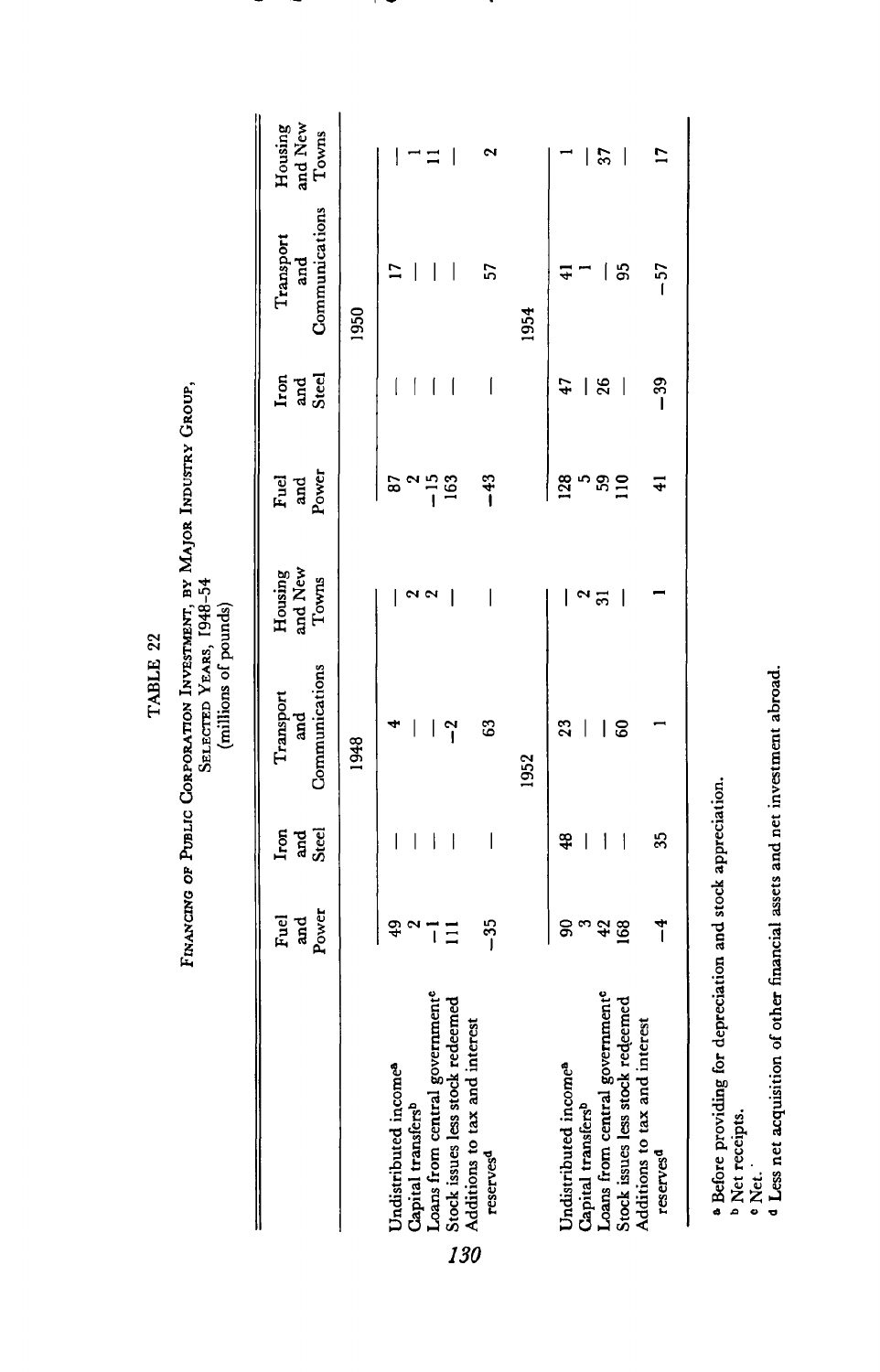Broadly, the statistics exclude items concerned with the transfer of economic activities from private to public ownership, and are restricted to the trading operations of the corporations once in existence. Thus, stock issued (less stock redeemed) does not include stock (securities) issued as compensation to former owners. Gross domestic capital formation does not include increases in assets resulting from the transfer of assets from the private to the public sector. The figures in Table 22, which gives a breakdown by industrial groups, are not directly comparable with the overall figures in Table 21, because only the major groups are included in the detailed table.9

The chief sources of financing have been the corporations' own resources (undistributed income), loans from central government, and the issue of securities (Table 21). The aggregate statistics, which appear to indicate the growing importance of stock issues and corporation funds as sources of financing, conceal a good deal of diversity between industrial groups, and in any case cover too short a span of years to provide a reliable indication of a trend. From Table 22, we discover that during the period of study the preponderant fuel and power group depended to a relatively small extent upon government loans, but raised a growing amount of capital by stock issue and (to a smaller extent) from its own resources. In contrast, investment by the housing and new towns corporations was financed almost exclusively by central government loans, which have also been important in financing investment by the Raw Cotton Commission and by the other-corporations' group.

Public corporations have become increasingly important as buyers of particular types of capital goods. Only sparse data are available. The few figures we have suggest that by the end of our period the public corporations had become so important in some sectors (they purchased 34 per cent of all plant and machinery in 1954) that they may well have acquired monopolistic powers in some markets. The extent of these powers and the use that has been made of them have perhaps received less attention from economists than they deserve.

# The Timing of Xationalization

It is commonly believed outside Britain that the extensive nationalization program carried out after World War II represents the realization of a Socialist program of long standing. Certainly, there had been a long period of discussion of, and support for, nationalization measures inside the Labour Party and among Fabians and other social reformers. The Labour Party program had incorporated extensive public ownership at

<sup>&</sup>lt;sup>9</sup> Further information about the meaning of the items is given in the Blue Book on National Income and Expenditure, 1957, p. 48.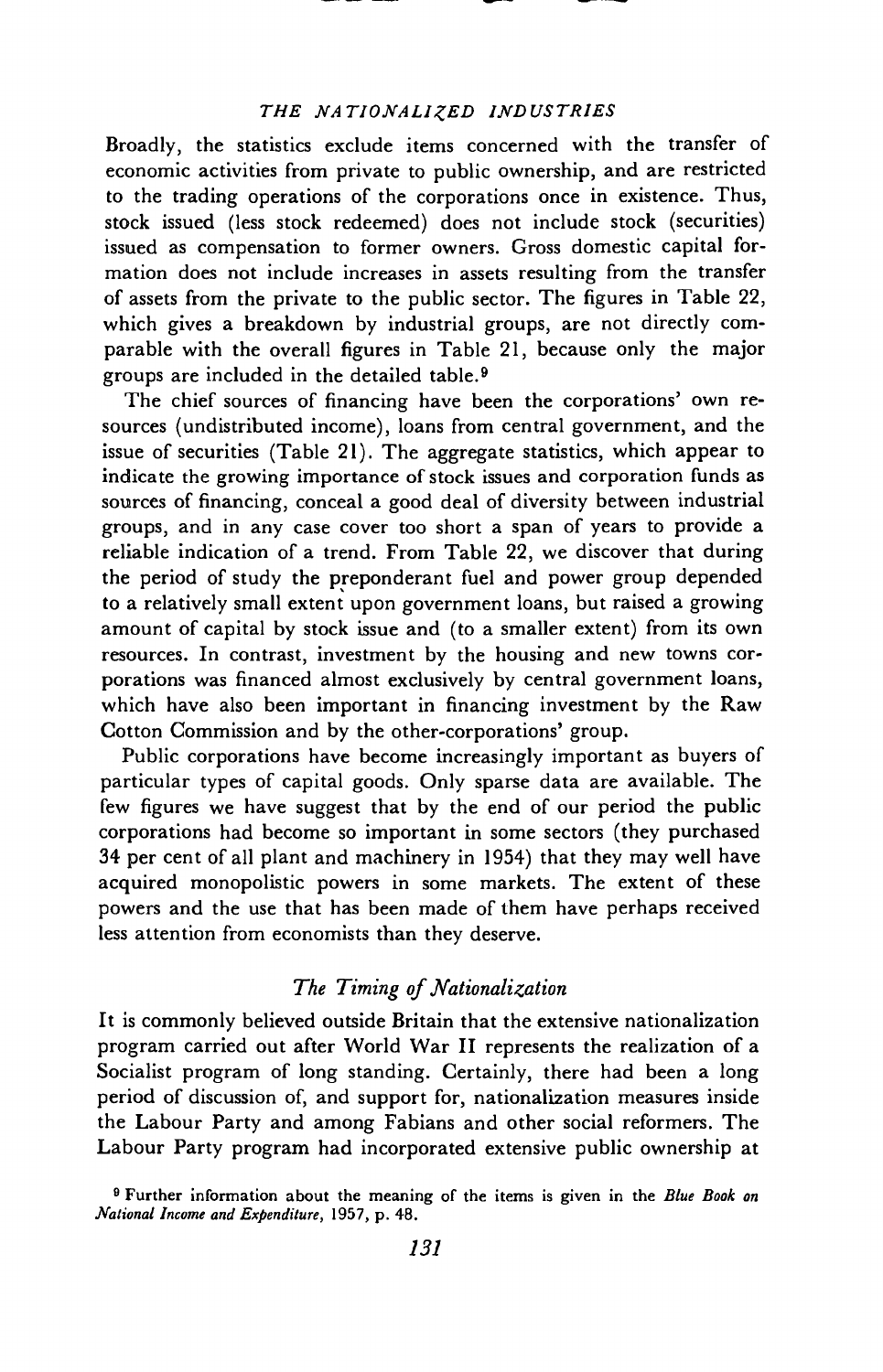least as far back as 1918, and questions of the organization and control of individual industries had been discussed for many years. Nor had the idea of nationalization as a solution to the problems of particular industries been entirely anathema to other political groups. For example, the Sankey Commission, whose members could hardly be labeled as Labour apologists, had suggested as early as 1919 that nationalization was the only practicable solution for the problems of the coal industry, given the parlous state of that industry after World War I. Thus it could plausibly be argued that the timing of the nationalization measures reflects the accession to power of a Labour Government with a firm majority rather than the "inevitable" effects of the major war that preceded this unique situation in British political history.

Without straining our thesis too far, however, it is possible to argue that World War II cannot be dismissed as an irrelevance. True, there "might have been" a Labour Government during the 1940's, perhaps with a smaller majority, had the war not occurred. But we have already accepted the futility of speculation about such matters. World War II is part of our history, and it had such an important influence on our society that it produced a postwar situation in which no party coming to power, whatever its political character, could have afforded to neglect either the effects of the structure of the wartime economy on postwar policy or the effects of the war itself upon the organization of such major industries as coal and transport. We would offer two arguments in particular to bolster this general claim.

First, the Second World War, much more than the First, meant a very considerable depreciation in the fixed equipment and plants of major industries such as transport and fuel and power. Inevitably, therefore, the problem of rehabilitation was immense, necessitating some form of official intervention, if only in the form of subsidies. Further, the waging of a total war which required the complete reorganization of these industries to meet the needs of the war economy, involving the centralization of production and distribution decisions, left an administrative legacy similar to that already described in the case of the social services. Thus the combination of the necessity for state assistance and of the existence of an apparatus of state control imposed by wartime conditions invited nationalization as a solution.

Second, as acceptance of nationalization relies on the opinions of the electorate, one has to account for the strong electoral support given for the first time to nationalization measures by the election in 1945 of a Labour Government with a firm majority. While we do not know what "might have been," and while it is notoriously difficult to trace cause and effect in the translation of views and opinions into practical politics, it nevertheless seems plausible to suggest that the experiences of the war